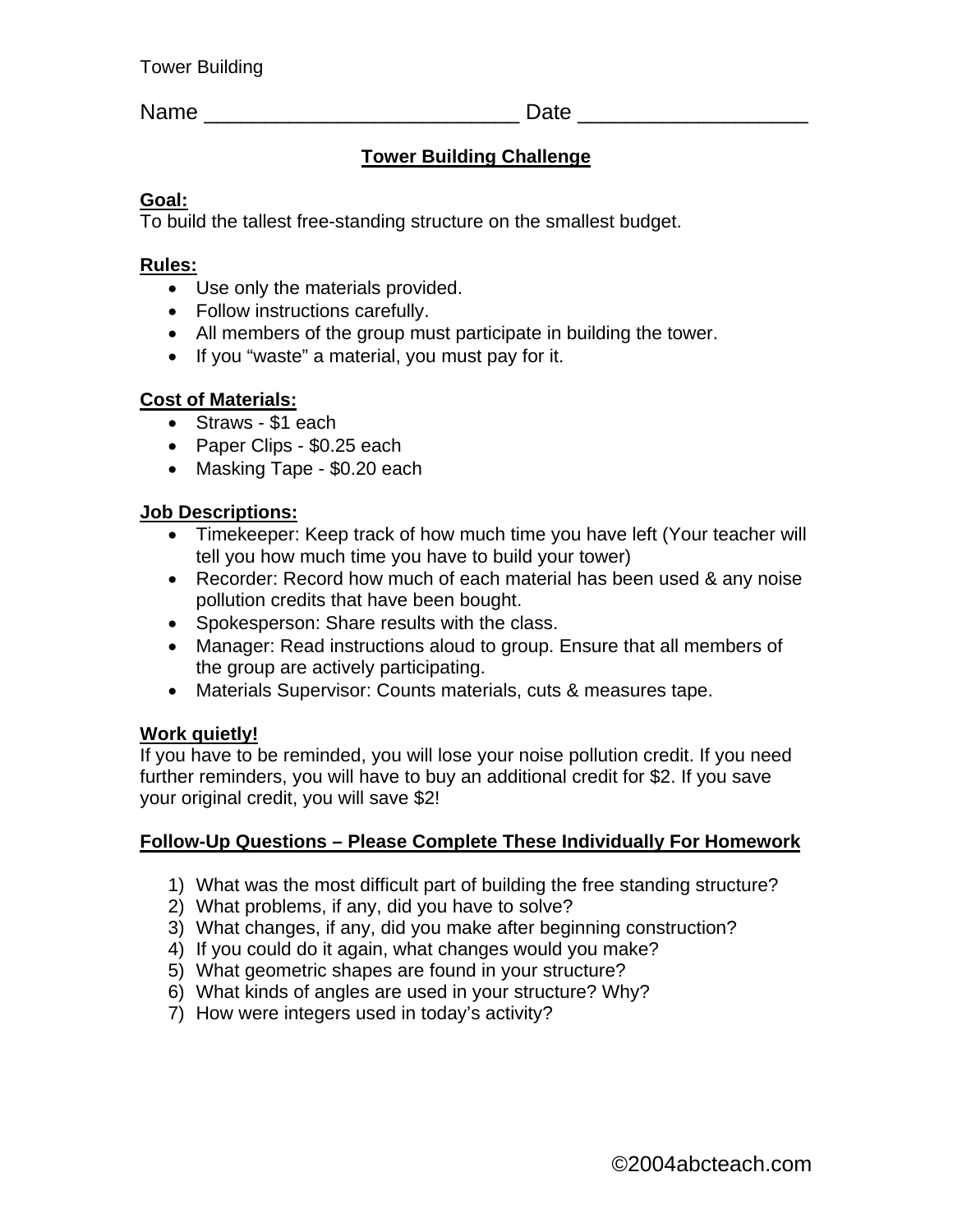Tower Building

|                                                       |                                                                                                                           | Date _________________________ |  |
|-------------------------------------------------------|---------------------------------------------------------------------------------------------------------------------------|--------------------------------|--|
| <b>Record Sheet</b>                                   |                                                                                                                           |                                |  |
|                                                       | straws x \$1                                                                                                              |                                |  |
|                                                       |                                                                                                                           |                                |  |
| <u> 1990 - Johann Barbara, martin a</u>               |                                                                                                                           |                                |  |
|                                                       | Subtotal: ___________                                                                                                     |                                |  |
|                                                       |                                                                                                                           |                                |  |
|                                                       |                                                                                                                           |                                |  |
|                                                       |                                                                                                                           |                                |  |
| <b>Bonus For Height:</b>                              |                                                                                                                           |                                |  |
| Highest:<br>Fifth Highest<br>Final Total: ___________ | subtract \$5<br>Second highest: subtract \$4<br>Third Highest subtract \$3<br>Fourth Highest subtract \$2<br>subtract \$1 |                                |  |